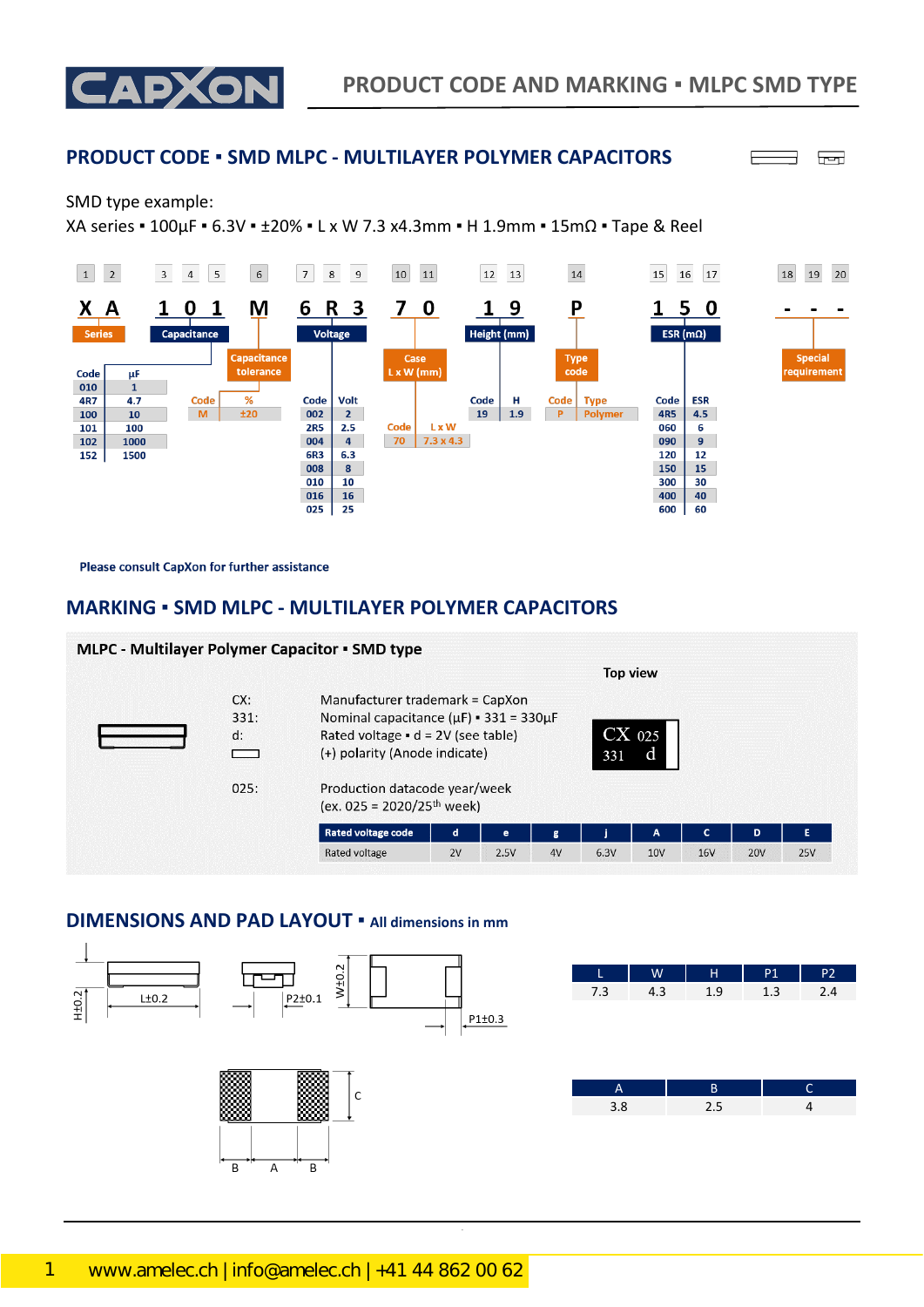

# **TAPING ▪ SMD MLPC - MULTILAYER POLYMER CAPACITORS ▪ REEL PACK**



 $C_{\rm eff}$  ,  $C_{\rm eff}$  ,  $C_{\rm eff}$   $\sim$   $0.31$   $\pm$   $0.31$   $\pm$   $0.31$   $\pm$   $0.31$   $\pm$   $0.31$   $\pm$   $0.31$   $\pm$   $0.31$   $\pm$   $0.31$   $\pm$   $0.31$   $\pm$   $0.31$   $\pm$   $0.31$   $\pm$   $0.31$   $\pm$   $0.31$   $\pm$   $0.31$   $\pm$   $0.31$   $\pm$   $0.31$